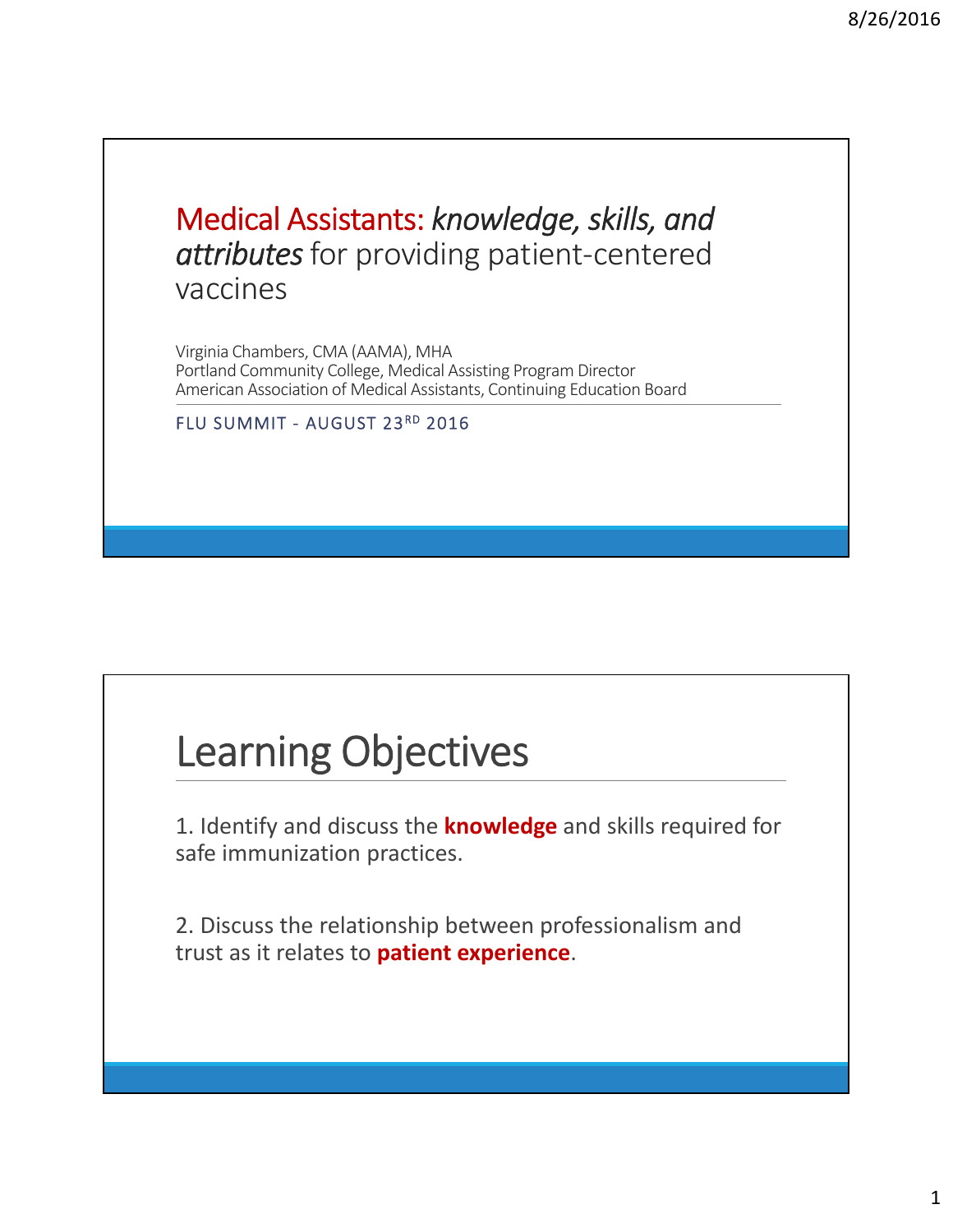# Knowledge & Skills

*"Needs assessment questionnaire – Emory University, 2009"* Medical Assistants stated they were responsible for the following:

- 88% Vaccine record keeping
- 81% Vaccine administration
- 80% Vaccine storage and handling
- 78% Vaccine education for parents and patients
- 74% Screen patients for vaccine eligibility

# Knowledge & Skills

*"Needs assessment questionnaire – Emory University, 2009"* Identified the following challenges

- No standardized vaccine training curriculum for schools
- Measuring knowledge and skills
- Too many credentials CMA (AAMA), RMA, NCMA…





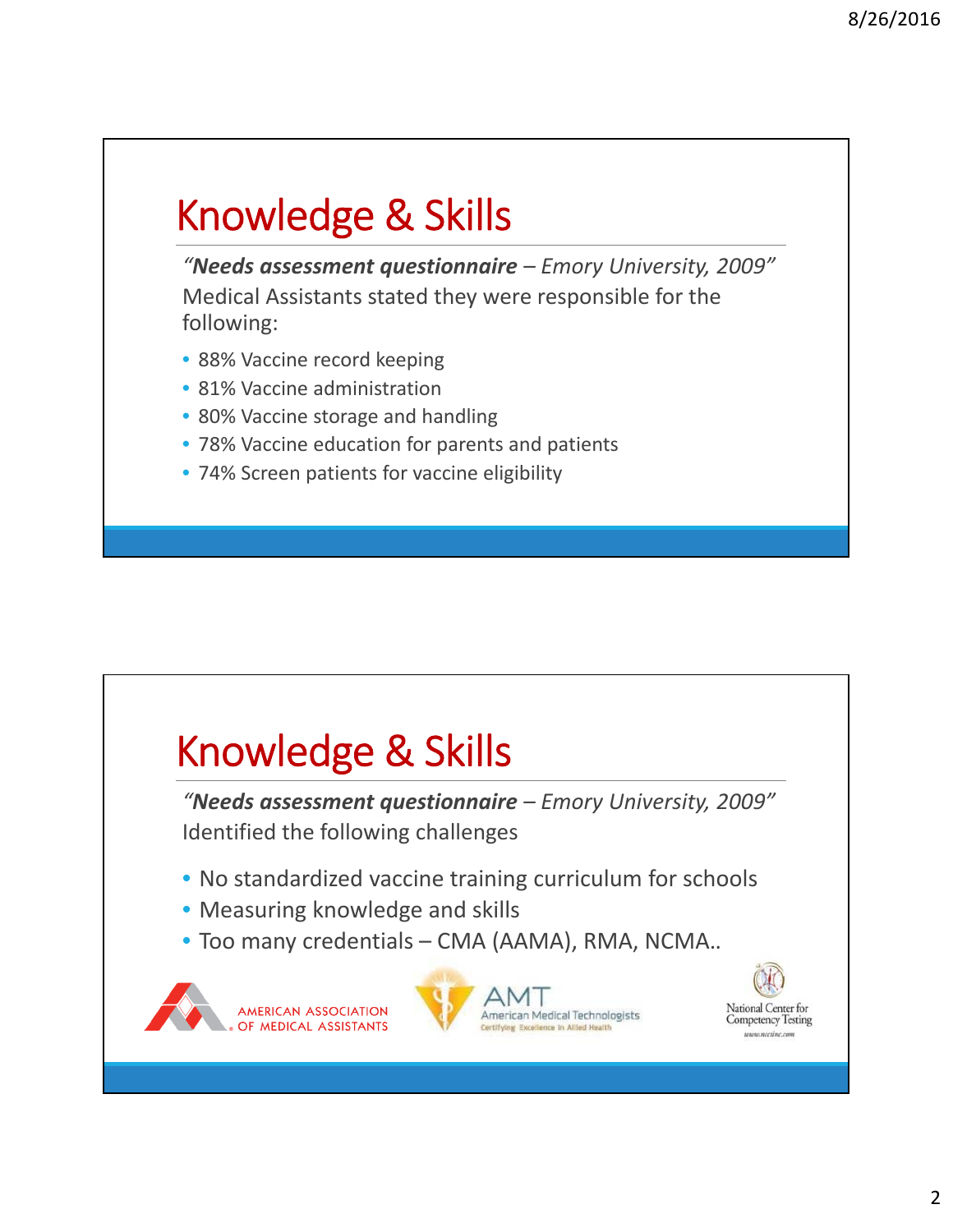# Knowledge & Skills

#### Training and Education

- Initial school
- Ongoing workplace

*Never ending new vaccines and technology! Keep your resources up to date!*



### Knowledge & Skills

Protocols and procedures

- Storage and handling
- VIS form (updated)
- Administration

•*Injectable, FluMist, Needleless and Intradermal* 

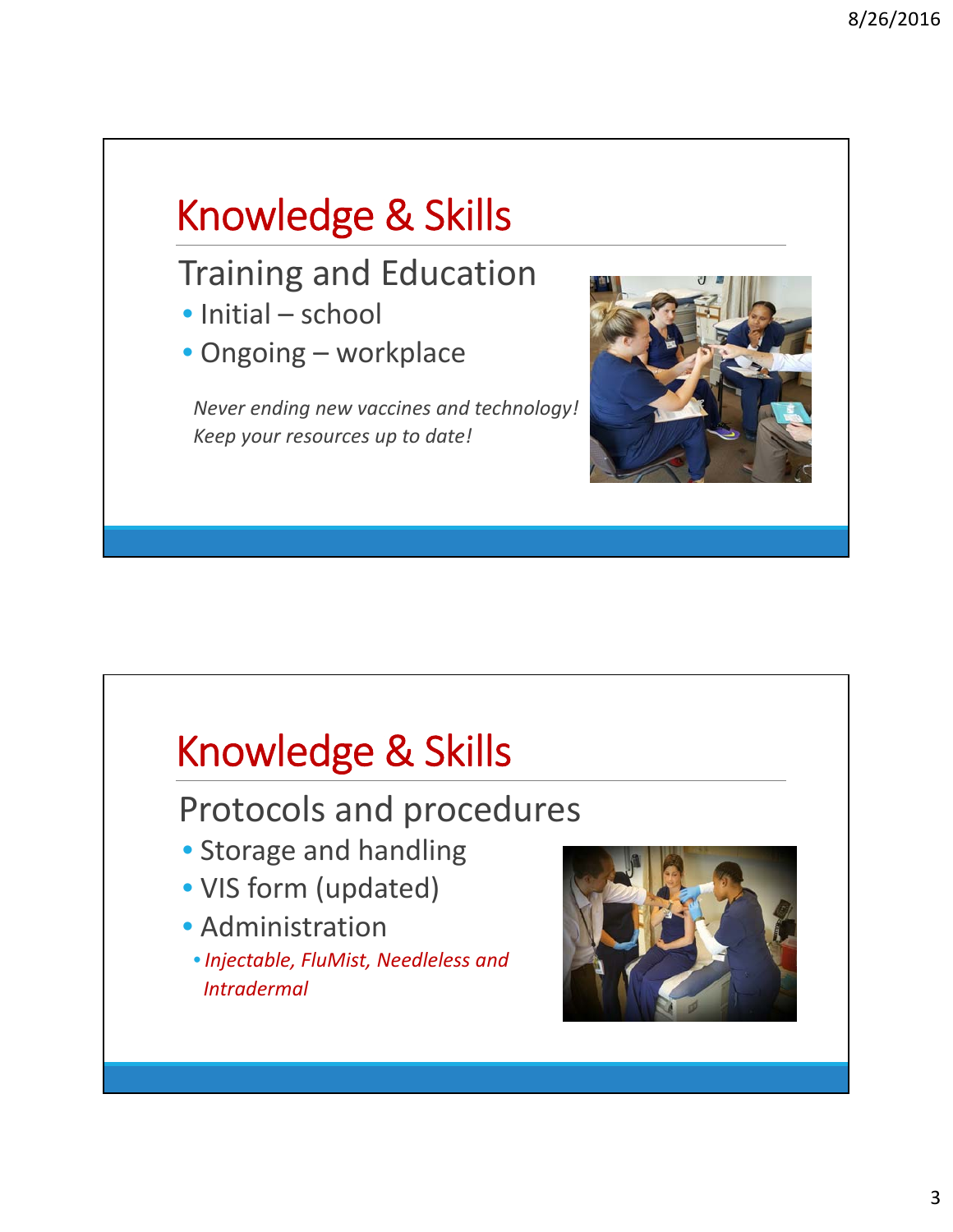

- Communication
- Professionalism
- Attitude
- Demeanor
- Judgement free space

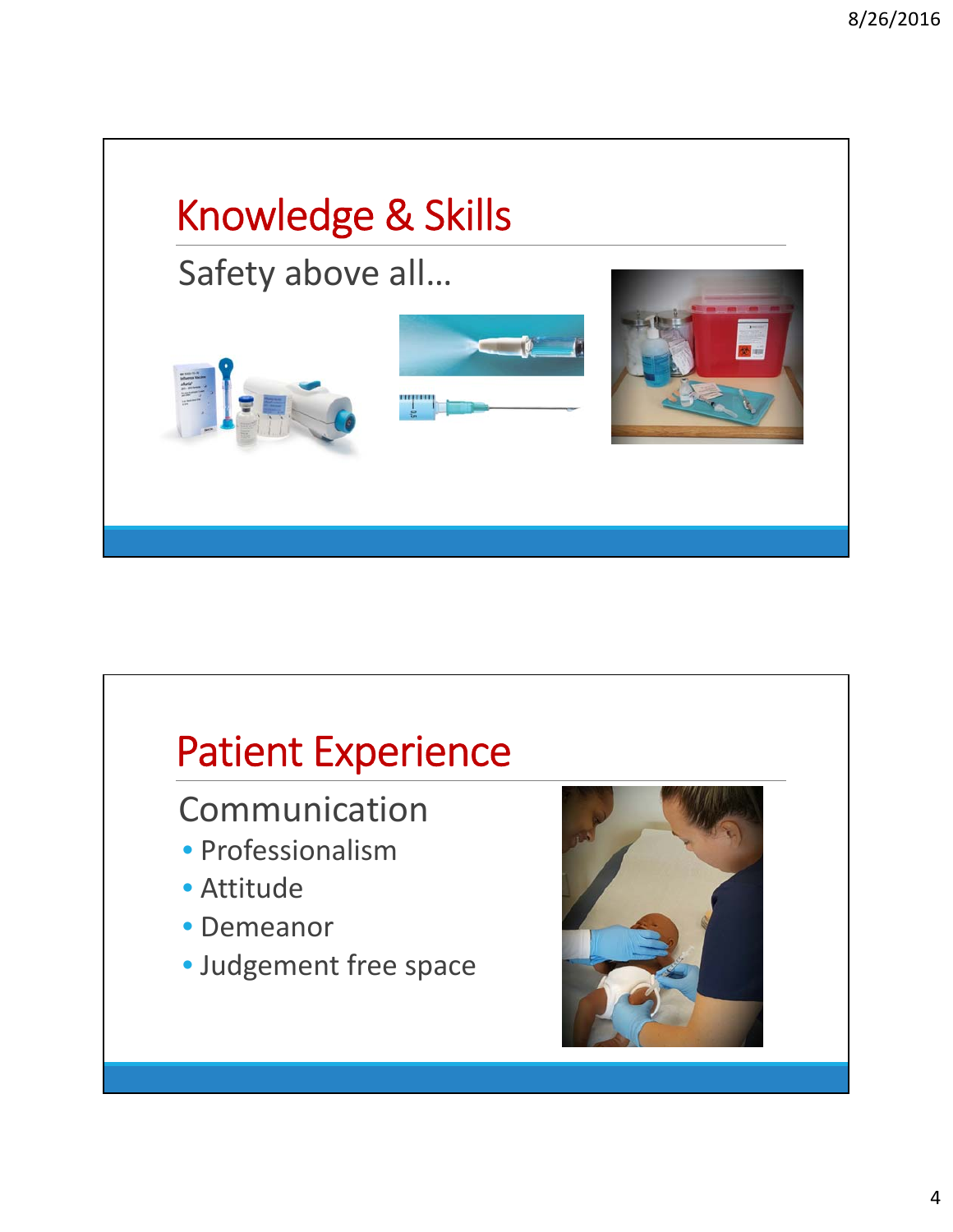- Communication
- Demystify
- Misconceptions
- Facts versus fiction
- Resources



### Patient Experience

#### Communication

According to the CDC, 2014–15 flu vaccination coverage among health care personnel was **64.3%**

"Flu vaccination coverage was lowest among administrative and non‐ clinical support staff (59.1%) and assistants or aides (46.6%)"

(http://www.cdc.gov/flu/healthcareworkers.htm).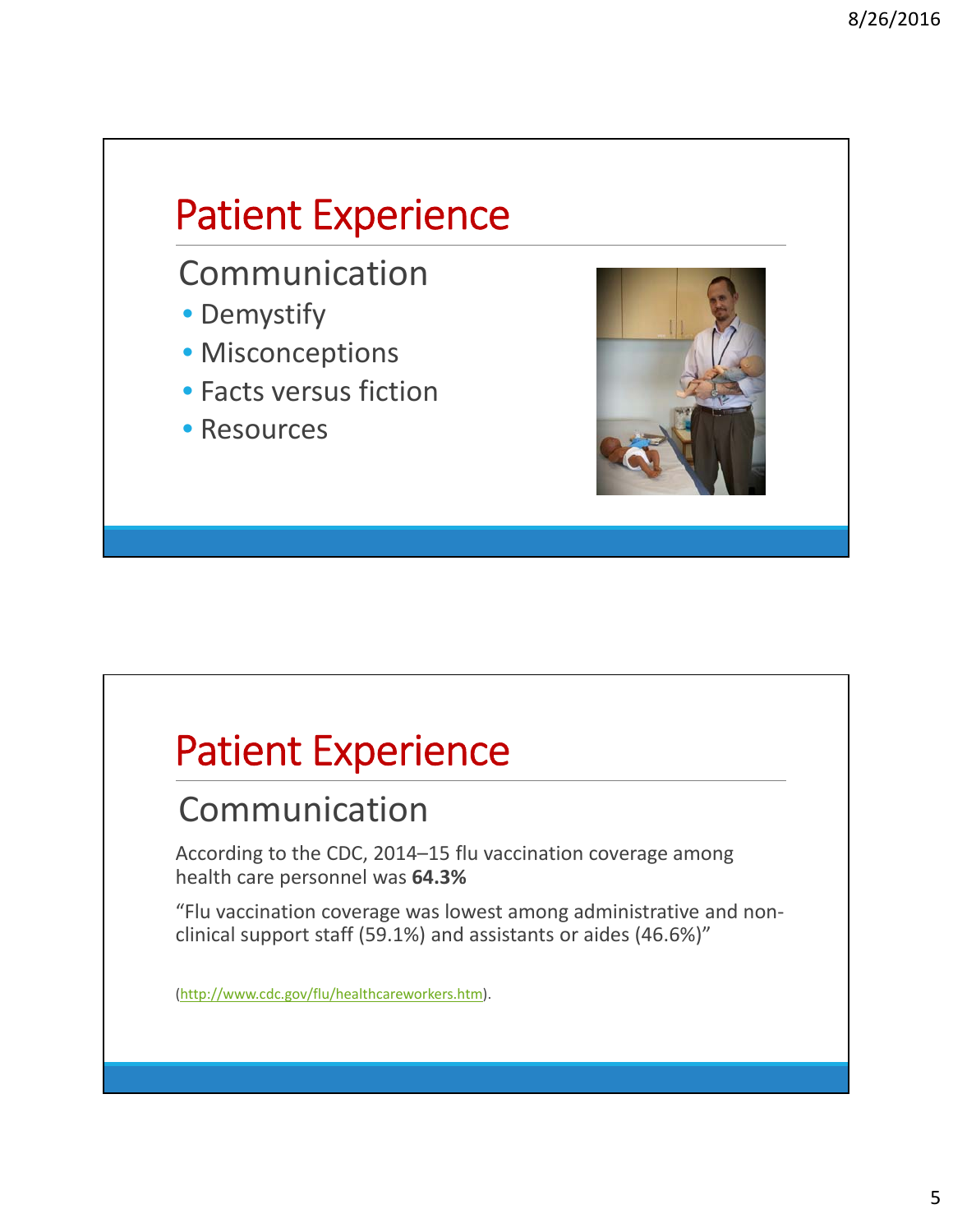#### Communication

"Among unvaccinated health care personnel who did not intend to get the flu vaccination during this flu season, the most common reason reported for not getting vaccinated was that they **don't think that flu vaccines work**.

The second most common reason was that **they don't need the vaccine**"

(http://www.cdc.gov/flu/healthcareworkers.htm).

### Patient Experience

#### Communication

"Flu vaccine can reduces the risk of flu illness by 50% to 60% among the overall population"

"Flu vaccination also has been shown to be associated with **reduced hospitalizations** among people with diabetes (79%) and chronic lung disease (52%)"

(http://www.cdc.gov/flu/about/qa/vaccineeffect.htm).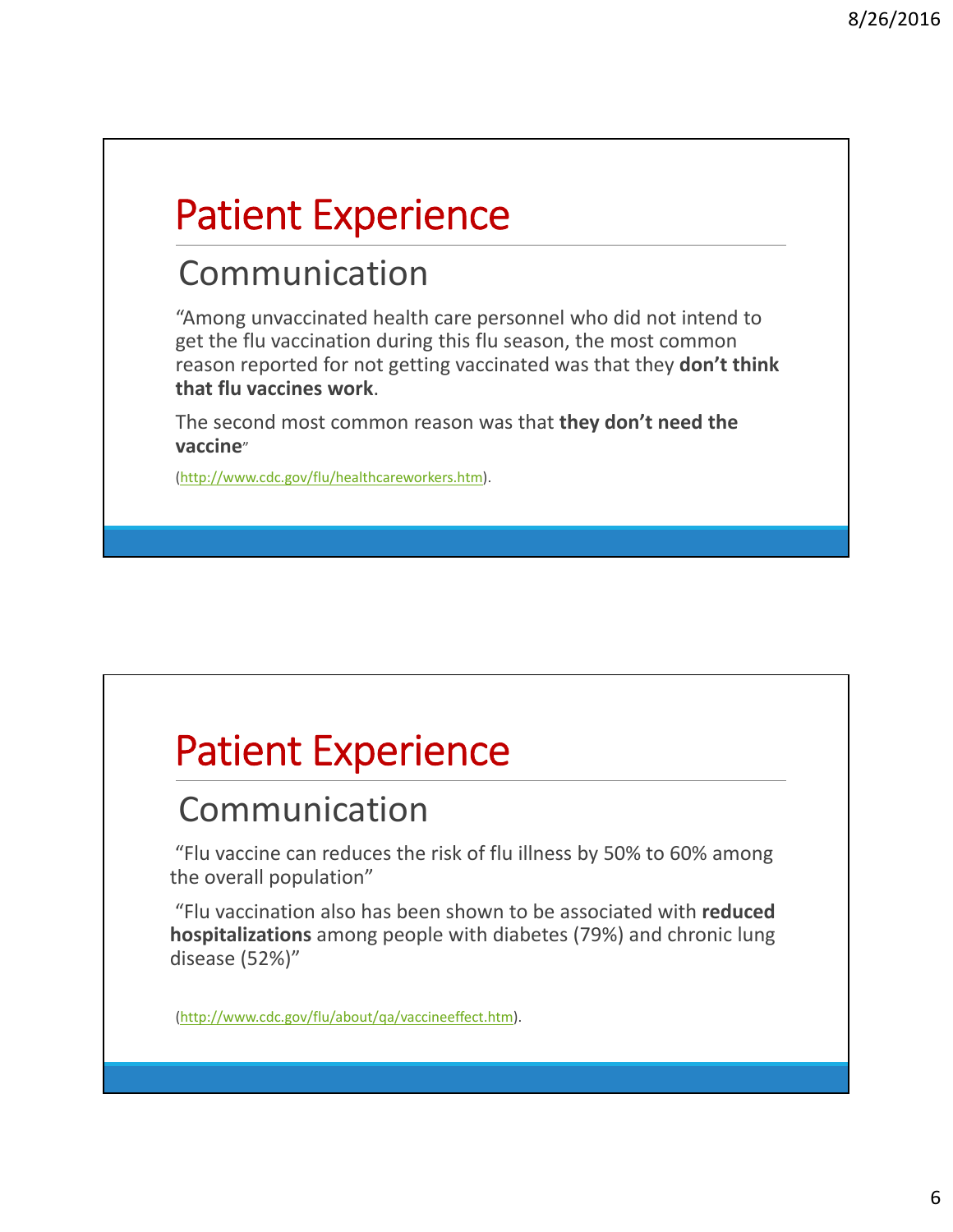#### Communication

#### **Non‐maleficence – "do no harm"**

"200,000 people hospitalized each year due to **flu related**  complications and infections"

"Children younger than <sup>5</sup> years **suffer** hospitalization rates similar to people <sup>50</sup>‐<sup>64</sup> years of age"

(http://www.cdc.gov/flu/about/qa/hospital.htm).

### Patient Experience

#### Communication

"**Healthcare is, at its core, based on relationships**" (Baird, 2013)

Patient relationships – cultivating and fostering those relationships

Motivating good behaviors – staff and patients Collaborating and learning together as a team

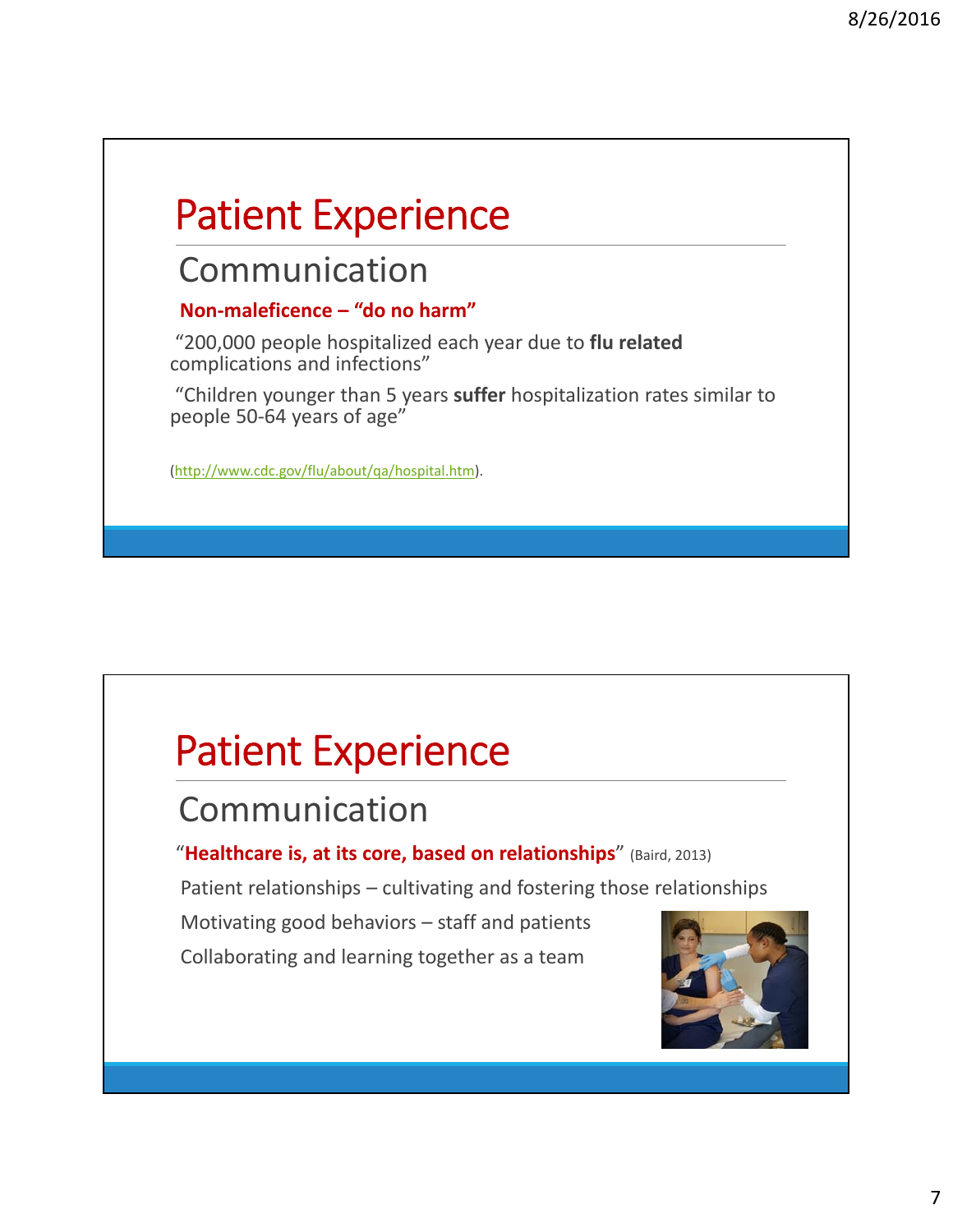#### QUIZ – TRUE or FALSE

 CDC's Advisory Committee on Immunization Practices (ACIP) voted that the live attenuated influenza vaccine (LAIV), also known as the "nasal spray" vaccine, should **NOT** be used during the 2016‐2017 flu season.

 $\triangleright$  Nasal spray flu vaccine accounts for 1/3 of all flu vaccines given to children .

#### QUIZ – TRUE or FALSE

Intradermal flu vaccine is supplied in a single  $-dose$ , preservative free, prefilled syringe.

 $\triangleright$  AFLURIA (trivalent vaccine) is the only vaccine approved for use by the needle freer jet injector.